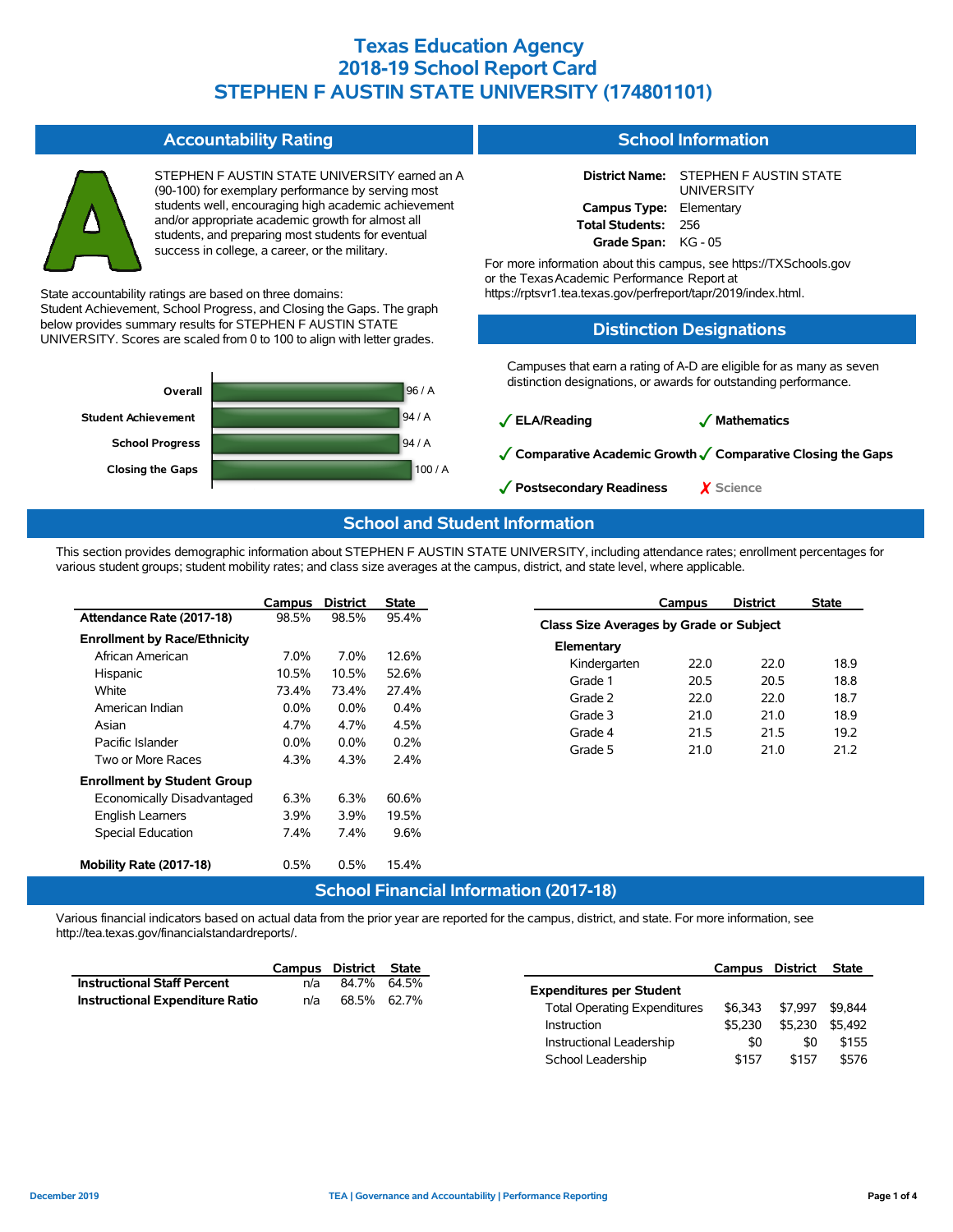### **STAAR Outcomes**

This section provides STAAR performance and Academic Growth outcomes. Academic Growth measures whether students are maintaining performance or improving from year to year.

|                                                                                |      |              |      |      |                                   |      |       |                              |        |                          | Two or      |               |
|--------------------------------------------------------------------------------|------|--------------|------|------|-----------------------------------|------|-------|------------------------------|--------|--------------------------|-------------|---------------|
|                                                                                |      |              |      |      | <b>African</b>                    |      |       | American                     |        | <b>Pacific</b>           | <b>More</b> | Econ          |
|                                                                                |      | <b>State</b> |      |      | District Campus American Hispanic |      | White | Indian                       | Asian  | <b>Islander</b>          | Races       | <b>Disadv</b> |
| STAAR Performance Rates at Approaches Grade Level or Above (All Grades Tested) |      |              |      |      |                                   |      |       |                              |        |                          |             |               |
| <b>All Subjects</b>                                                            | 2019 | 78%          | 97%  | 97%  | 86%                               | 94%  | 99%   | $\overline{a}$               | 94%    | $\overline{a}$           | 100%        | 100%          |
|                                                                                | 2018 | 77%          | 98%  | 98%  | 100%                              | 96%  | 98%   | $\overline{a}$               | 100%   |                          | 100%        | 100%          |
| ELA/Reading                                                                    | 2019 | 75%          | 100% | 100% | 100%                              | 100% | 100%  | $\blacksquare$               | 100%   | $\overline{a}$           | $\ast$      | $\ast$        |
|                                                                                | 2018 | 74%          | 99%  | 99%  | 100%                              | 100% | 99%   | $\qquad \qquad \blacksquare$ | 100%   | $\blacksquare$           | 100%        | 100%          |
| Mathematics                                                                    | 2019 | 82%          | 98%  | 98%  | 100%                              | 95%  | 99%   | $\blacksquare$               | 100%   | $\overline{\phantom{a}}$ | $\ast$      |               |
|                                                                                | 2018 | 81%          | 99%  | 99%  | 100%                              | 100% | 99%   | $\overline{\phantom{a}}$     | 100%   | $\overline{\phantom{a}}$ | 100%        | 100%          |
| Writing                                                                        | 2019 | 68%          | 93%  | 93%  | $\ast$                            | 80%  | 100%  | $\overline{a}$               | $\ast$ |                          | $\ast$      |               |
|                                                                                | 2018 | 66%          | 89%  | 89%  | $\overline{a}$                    | 67%  | 91%   |                              | $\ast$ |                          | $\ast$      |               |
| Science                                                                        | 2019 | 81%          | 90%  | 90%  | $\ast$                            | 83%  | 94%   |                              | $\ast$ |                          | $\ast$      |               |
|                                                                                | 2018 | 80%          | 100% | 100% | $\ast$                            | 100% | 100%  |                              | $\ast$ |                          | $\ast$      |               |
| STAAR Performance Rates at Meets Grade Level or Above (All Grades Tested)      |      |              |      |      |                                   |      |       |                              |        |                          |             |               |
| All Subjects                                                                   | 2019 | 50%          | 80%  | 80%  | 29%                               | 75%  | 83%   | L.                           | 83%    |                          | 100%        | 70%           |
|                                                                                | 2018 | 48%          | 78%  | 78%  | 57%                               | 78%  | 78%   | $\overline{a}$               | 85%    | $\overline{\phantom{a}}$ | 93%         | 81%           |
| ELA/Reading                                                                    | 2019 | 48%          | 85%  | 85%  | 20%                               | 75%  | 89%   | $\overline{a}$               | 100%   | $\overline{a}$           | $\ast$      | $\ast$        |
|                                                                                | 2018 | 46%          | 78%  | 78%  | 33%                               | 82%  | 80%   | $\overline{\phantom{a}}$     | 60%    | $\overline{\phantom{a}}$ | 100%        | 80%           |
| Mathematics                                                                    | 2019 | 52%          | 89%  | 89%  | 60%                               | 85%  | 90%   | $\overline{a}$               | 100%   | $\overline{a}$           | $\ast$      |               |
|                                                                                | 2018 | 50%          | 89%  | 89%  | 100%                              | 82%  | 88%   | $\overline{a}$               | 100%   | $\blacksquare$           | 100%        | 80%           |
| Writing                                                                        | 2019 | 38%          | 59%  | 59%  | $\ast$                            | 40%  | 67%   |                              | $\ast$ |                          | $\ast$      |               |
|                                                                                | 2018 | 41%          | 59%  | 59%  | $\overline{a}$                    | 50%  | 57%   |                              | *      |                          | $\ast$      | $\ast$        |
| Science                                                                        | 2019 | 54%          | 59%  | 59%  | $\ast$                            | 67%  | 61%   |                              | *      |                          | $\ast$      |               |
|                                                                                | 2018 | 51%          | 67%  | 67%  | *                                 | 83%  | 67%   |                              | $\ast$ |                          | $\ast$      | $\ast$        |
| STAAR Performance Rates at Masters Grade Level (All Grades Tested)             |      |              |      |      |                                   |      |       |                              |        |                          |             |               |
| All Subjects                                                                   | 2019 | 24%          | 51%  | 51%  | 21%                               | 45%  | 53%   | L,                           | 44%    | $\blacksquare$           | 75%         | 10%           |
|                                                                                | 2018 | 22%          | 48%  | 48%  | 14%                               | 41%  | 48%   | $\blacksquare$               | 77%    |                          | 64%         | 44%           |
| ELA/Reading                                                                    | 2019 | 21%          | 59%  | 59%  | 20%                               | 45%  | 64%   | $\overline{a}$               | 43%    | $\blacksquare$           | $\ast$      |               |
|                                                                                | 2018 | 19%          | 49%  | 49%  | 0%                                | 47%  | 49%   | $\overline{a}$               | 60%    | $\blacksquare$           | 100%        | 40%           |
| Mathematics                                                                    | 2019 | 26%          | 65%  | 65%  | 40%                               | 65%  | 66%   | $\overline{\phantom{a}}$     | 71%    |                          | $\ast$      |               |
|                                                                                | 2018 | 24%          | 59%  | 59%  | 33%                               | 53%  | 58%   | $\overline{a}$               | 100%   |                          | 80%         | 50%           |
| Writing                                                                        | 2019 | 14%          | 15%  | 15%  | $\ast$                            | 20%  | 17%   | $\overline{\phantom{a}}$     | $\ast$ |                          | $\ast$      |               |
|                                                                                | 2018 | 13%          | 18%  | 18%  | $\overline{\phantom{a}}$          | 0%   | 20%   |                              | $\ast$ |                          | $\ast$      |               |
| Science                                                                        | 2019 | 25%          | 17%  | 17%  | $\ast$                            | 0%   | 19%   |                              | $\ast$ |                          | $\ast$      |               |
|                                                                                | 2018 | 23%          | 42%  | 42%  | $\ast$                            | 33%  | 50%   |                              | $\ast$ |                          | $\ast$      |               |
| <b>Academic Growth Score (All Grades Tested)</b>                               |      |              |      |      |                                   |      |       |                              |        |                          |             |               |
| <b>Both Subjects</b>                                                           | 2019 | 69           | 90   | 90   | 92                                | 95   | 88    |                              | 88     |                          | $\ast$      |               |
|                                                                                | 2018 | 69           | 82   | 82   | $\ast$                            | 82   | 82    | $\overline{a}$               | 83     | $\overline{\phantom{a}}$ | 88          | 79            |
| ELA/Reading                                                                    | 2019 | 68           | 92   | 92   | $\ast$                            | 95   | 90    |                              | $\ast$ |                          | $\ast$      | $\ast$        |
|                                                                                | 2018 | 69           | 82   | 82   | $\ast$                            | 91   | 81    |                              | $\ast$ |                          | $\ast$      | 64            |
| Mathematics                                                                    | 2019 | 70           | 87   | 87   | $\ast$                            | 95   | 87    |                              | $\ast$ |                          | $\ast$      | $\ast$        |
|                                                                                | 2018 | 70           | 82   | 82   | $\ast$                            | 73   | 83    |                              | $\ast$ |                          | $\ast$      | 93            |

? Indicates that the data for this item were statistically improbable or were reported outside a reasonable range.<br>- Indicates zero observations reported for this group.<br>\* Indicates results are masked due to small numbers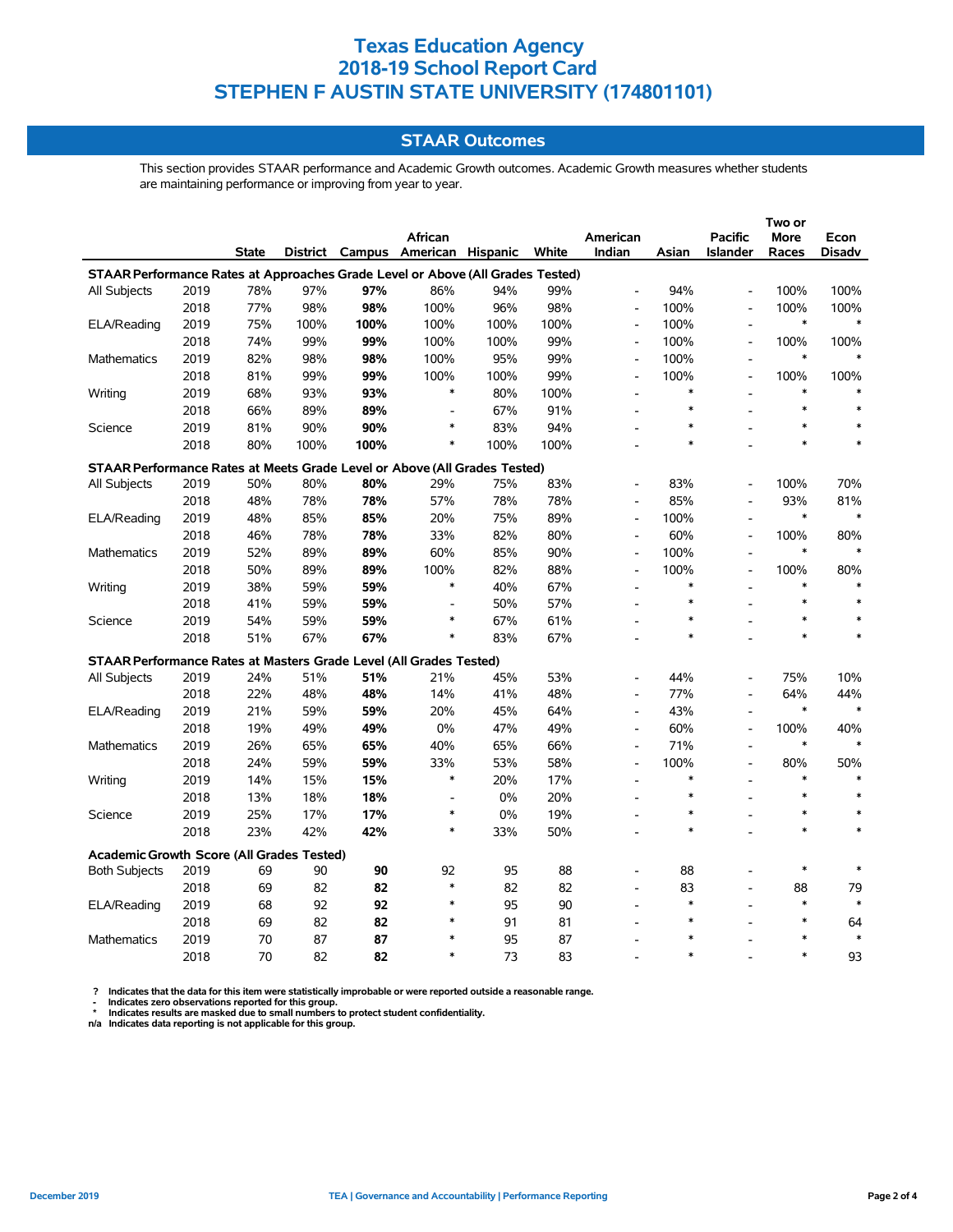#### **Prior-Year Non-Proficient and Student Success Initiative STAAR Outcomes**

Progress of Prior-Year Non-Proficient Students shows STAAR performance rates for students who did not perform satisfactorily in 2017-18 but did in 2018-19. Student Success Initiative shows rates related to the requirement for students to demonstrate proficiency on the reading and mathematics STAAR in grades 5 and 8.

|                                                                       |              |                                      |         |                                                                       |                 |        |          | Two or |                 |             |               |
|-----------------------------------------------------------------------|--------------|--------------------------------------|---------|-----------------------------------------------------------------------|-----------------|--------|----------|--------|-----------------|-------------|---------------|
|                                                                       |              |                                      |         | African                                                               |                 |        | American |        | <b>Pacific</b>  | <b>More</b> | Econ          |
|                                                                       | <b>State</b> | <b>District</b>                      | Campus  | American                                                              | <b>Hispanic</b> | White  | Indian   | Asian  | <b>Islander</b> | Races       | <b>Disady</b> |
| Progress of Prior-Year Non-Proficient Students                        |              |                                      |         |                                                                       |                 |        |          |        |                 |             |               |
| Sum of Grades 4-8                                                     |              |                                      |         |                                                                       |                 |        |          |        |                 |             |               |
| Reading                                                               |              |                                      |         |                                                                       |                 |        |          |        |                 |             |               |
| 2019                                                                  | 41%          |                                      | $\star$ |                                                                       |                 | ∗      |          |        |                 |             |               |
| 2018                                                                  | 38%          | $\ast$                               | $\star$ | *                                                                     | $\ast$          | $\ast$ |          |        |                 |             | $\ast$        |
| <b>Mathematics</b>                                                    |              |                                      |         |                                                                       |                 |        |          |        |                 |             |               |
| 2019                                                                  | 45%          | ∗                                    | $\star$ |                                                                       |                 | ∗      |          |        |                 |             |               |
| 2018                                                                  | 47%          | $\ast$                               | $\star$ |                                                                       | $\ast$          | *      |          |        |                 |             |               |
| <b>Students Success Initiative</b>                                    |              |                                      |         |                                                                       |                 |        |          |        |                 |             |               |
| <b>Grade 5 Reading</b>                                                |              |                                      |         |                                                                       |                 |        |          |        |                 |             |               |
|                                                                       |              |                                      |         | Students Meeting Approaches Grade Level on First STAAR Administration |                 |        |          |        |                 |             |               |
| 2019                                                                  | 78%          | 100%                                 | 100%    | ∗                                                                     | 100%            | 100%   |          | $\ast$ |                 |             |               |
| <b>STAAR Cumulative Met Standard</b>                                  |              |                                      |         |                                                                       |                 |        |          |        |                 |             |               |
| 2019                                                                  | 86%          | 100%                                 | 100%    | ∗                                                                     | 100%            | 100%   |          | $\ast$ |                 | $\ast$      |               |
| <b>Grade 5 Mathematics</b>                                            |              |                                      |         |                                                                       |                 |        |          |        |                 |             |               |
| Students Meeting Approaches Grade Level on First STAAR Administration |              |                                      |         |                                                                       |                 |        |          |        |                 |             |               |
| 2019                                                                  | 83%          | 100%                                 | 100%    | ∗                                                                     | 100%            | 100%   |          | $\ast$ |                 | $\ast$      |               |
|                                                                       |              | <b>STAAR Cumulative Met Standard</b> |         |                                                                       |                 |        |          |        |                 |             |               |
| 2019                                                                  | 90%          | 100%                                 | 100%    | ∗                                                                     | 100%            | 100%   |          | $\ast$ |                 |             |               |

 **? Indicates that the data for this item were statistically improbable or were reported outside a reasonable range.**

 **- Indicates zero observations reported for this group. \* Indicates results are masked due to small numbers to protect student confidentiality.**

**n/a Indicates data reporting is not applicable for this group.**